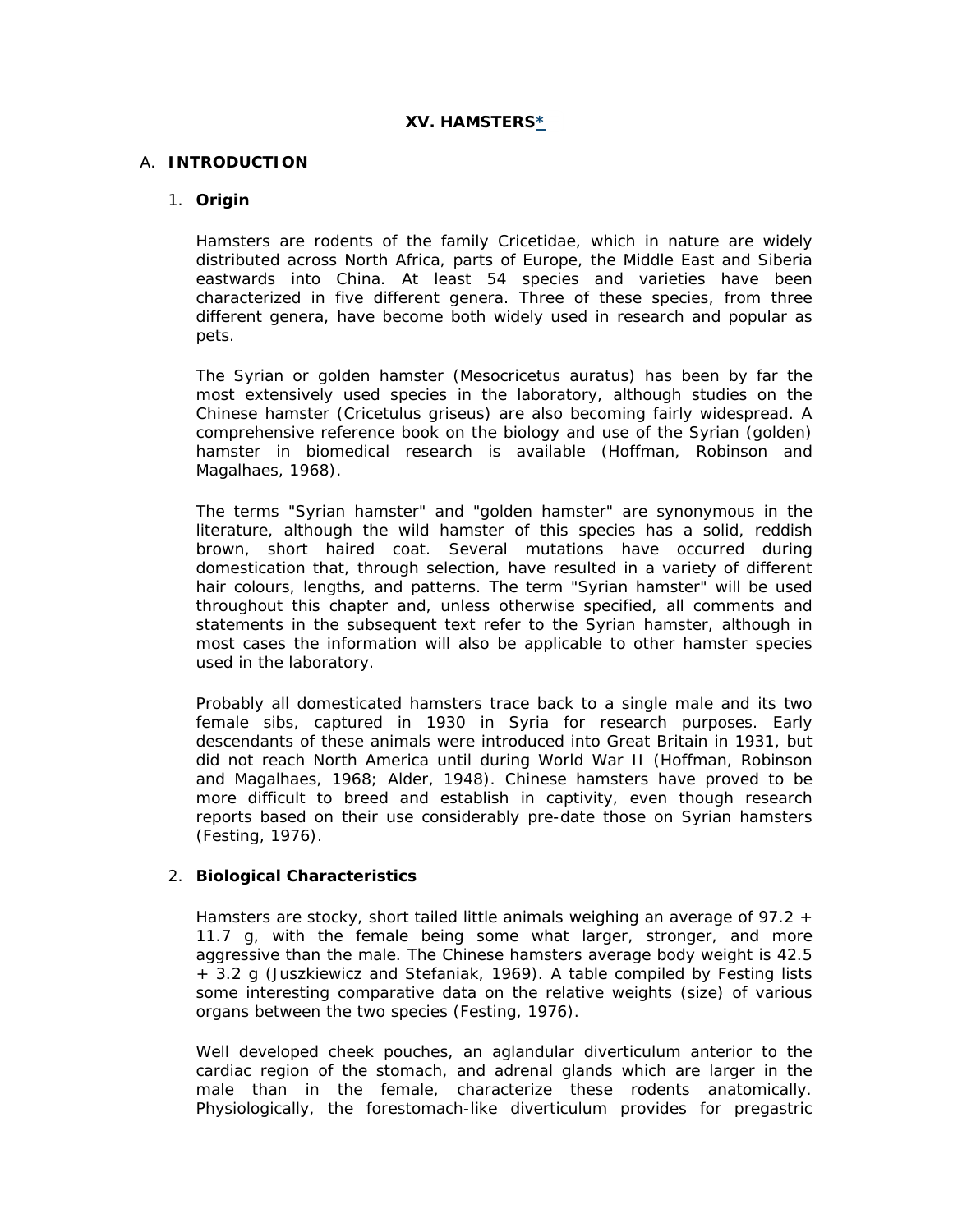fermentation, having flora and a capacity for nitrogen utilization somewhat comparable to that of ruminants. Hamster urine has a pH of 8.0 and is rich in a crystalluria which makes it turbid and milky (Stoliker, 1981).

### 3. **Behavioral Characteristics**

Hamsters are burrowers that, given the chance, will indulge in very extensive food hoarding. These habits have resulted in their being treated as gopherlike pests in many of the countries in which they are indigenous.

Another behavioral trait that is peculiar to the hamster, amongst laboratory animals, is its ability to occasionally go into short periods of hibernation. In hibernation, the hamster will curl up and enter a profound sleep during which the body temperature drops from its normal  $37-38^{\circ}$ C (98.6-100.4 $^{\circ}$ F) to a degree or two above that of the ambient temperature. Respiration will fall to about one per minute from the normal 35-135/min, and heartbeats drop to 4- 15/min from a normal 250-500/min (Festing, 1976; Stoliker, 1981; Harkness and Wagner, 1983).

### 4. **Research Uses**

Three strains of hamsters are used in the laboratory: the Syrian or golden hamster, which is the most popular and commonly used strain, the European or black hamster (*Cricetus cricetus*) and, in increasing proportions more recently, the Chinese hamster.

The hamster has unique characteristics which make it a valuable and well suited laboratory animal for biomedical research. The eversible cheek pouch is particularly suited for studies on the micro circulation and also for the transplantation of neonatal, adult, and neoplastic tissues. Its value as a transplantation site is greatly enhanced by the fact that the cheek pouch is both accessible for direct observation and is a particularly privileged site in an animal that normally exhibits an exceptional degree of immunological tolerance (Harkness and Wagner, 1983; Streilein *et al.* 1981). The teeth of this species have been widely utilized in the study of dental caries and periodontal diseases. The Syrian hamster has provided useful models in many other areas of biomedicine, particularly those concerned with the biochemical aspects of disease and in virology.

Certain strains of Chinese hamsters are genetically susceptible to diabetes mellitus and are frequently used in studies on that disease (Butler, 1967). This species has also been found of considerable use in a variety of pathology and parasitology investigations.

The Chinese hamster has only 22 chromosomes, as opposed to 44 in the Syrian hamster. A consequence of this low number of chromosomes has been an increasing interest in their use for cytological studies, notably those involving tissue culture and the evaluation of the effects of radiation and toxic substances (Festing, 1976).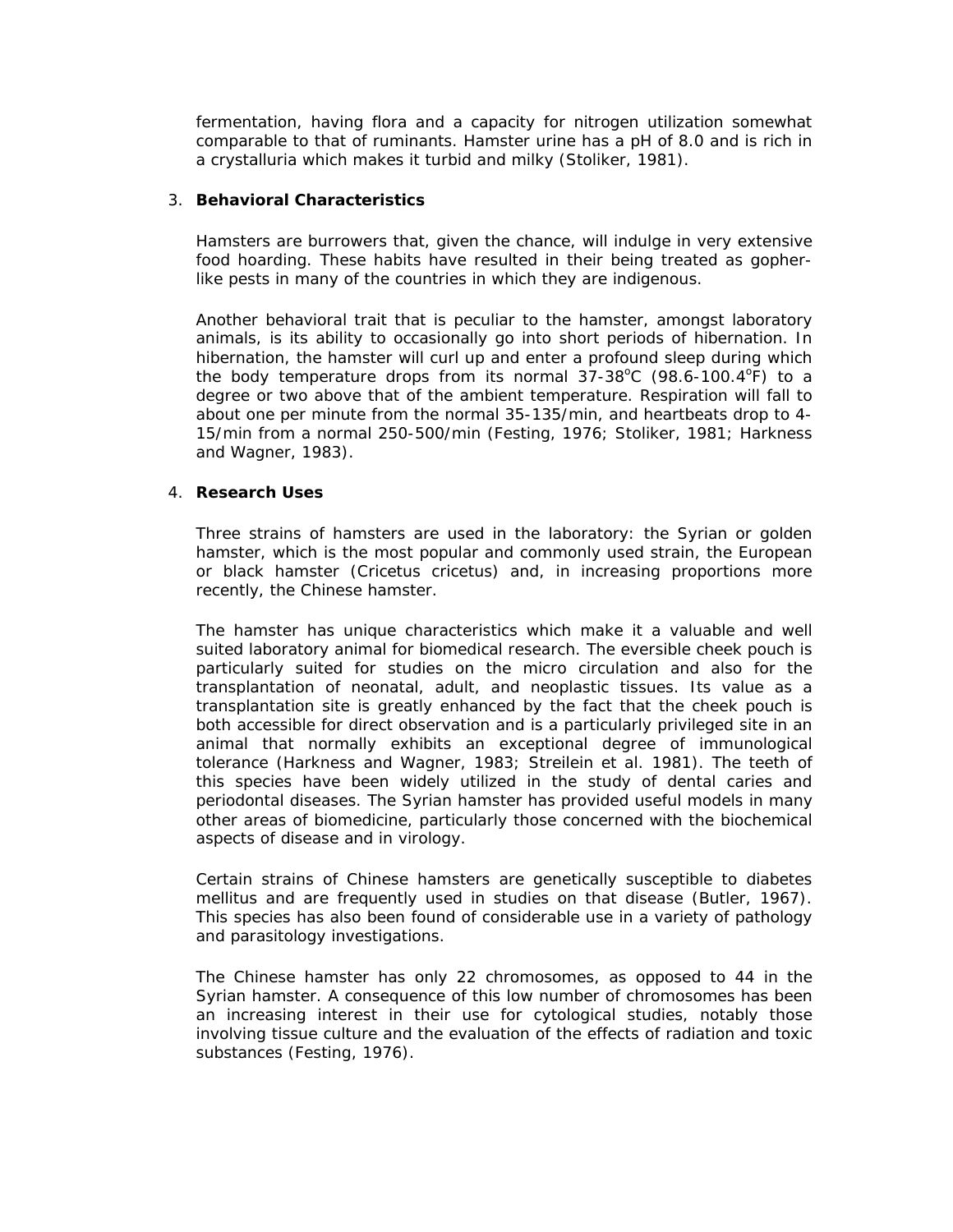The Syrian hamster is considered by some investigators to be well suited for teratology studies due to its short gestation period of 15-18 days, as opposed to the 21 or more days of other hamster species and common laboratory rodents (Ferm, 1967).

### B. **HOUSING**

### 1. **Environmental Requirements**

Hamsters can, like most desert animals, adapt without discomfort to considerable fluctuations in temperature. However, as low temperatures are one of several factors that encourage hibernation, it is advisable to maintain hamster holding rooms at at least  $20^{\circ}$ C (68 $^{\circ}$ F) and breeding rooms somewhat higher. Relative humidity should be between 45 and 70%. Short periods of daylight also encourage hibernation; thus the light-dark cycle should be at least 14:10 hours.

Several other environmental conditions are known to be associated with the onset of hibernation. These would include very deep litter that is infrequently changed, the opportunity to store a supply of food in a cache, and being left relatively undisturbed. As none of these conditions should normally occur in a properly run experimental animal facility, hibernation should not usually occur or prove a problem in laboratory hamsters. It should be noted that the hamster is a good, but seemingly under-utilized model for hibernation studies.

Hamsters are extremely active, mostly during the dark period. This seems to be particularly true of pregnant females, which have been shown to average about 8 km/day on an exercise wheel (Richards, 1966). In light of this sort of evidence, it has been suggested that there is a need for further ethology studies on the effects of restricted cage housing on hamster activity and on the effects of cage imposed limited exercise on various physiological parameters in this species.

# 2. **Caging**

Hamsters are experts at escape and, if given half a chance, will chew and wiggle their way out of cages of wood, aluminum, and certain soft plastics. Because of this, these materials should not be used for the construction of hamster cages.

Cage sizes should be such as to meet the needs of the breeder or investigator; however, a minimum of 650 sq cm (100 sq in) per single cage, and 100 sq cm (15 sq in) per animal in a group cage should be provided. The cage should also provide at least 18 cm (7.0 in) of height. Cages should have hinged, latchable lids and removable bottom trays.

Hamsters may be maintained in suspended wire cages containing a raised or perforated floor. However, this type is not suitable for the birthing and raising of young. In fact, hamsters, as burrowing animals, will always be more contented and probably do better with bedding on a solid floor.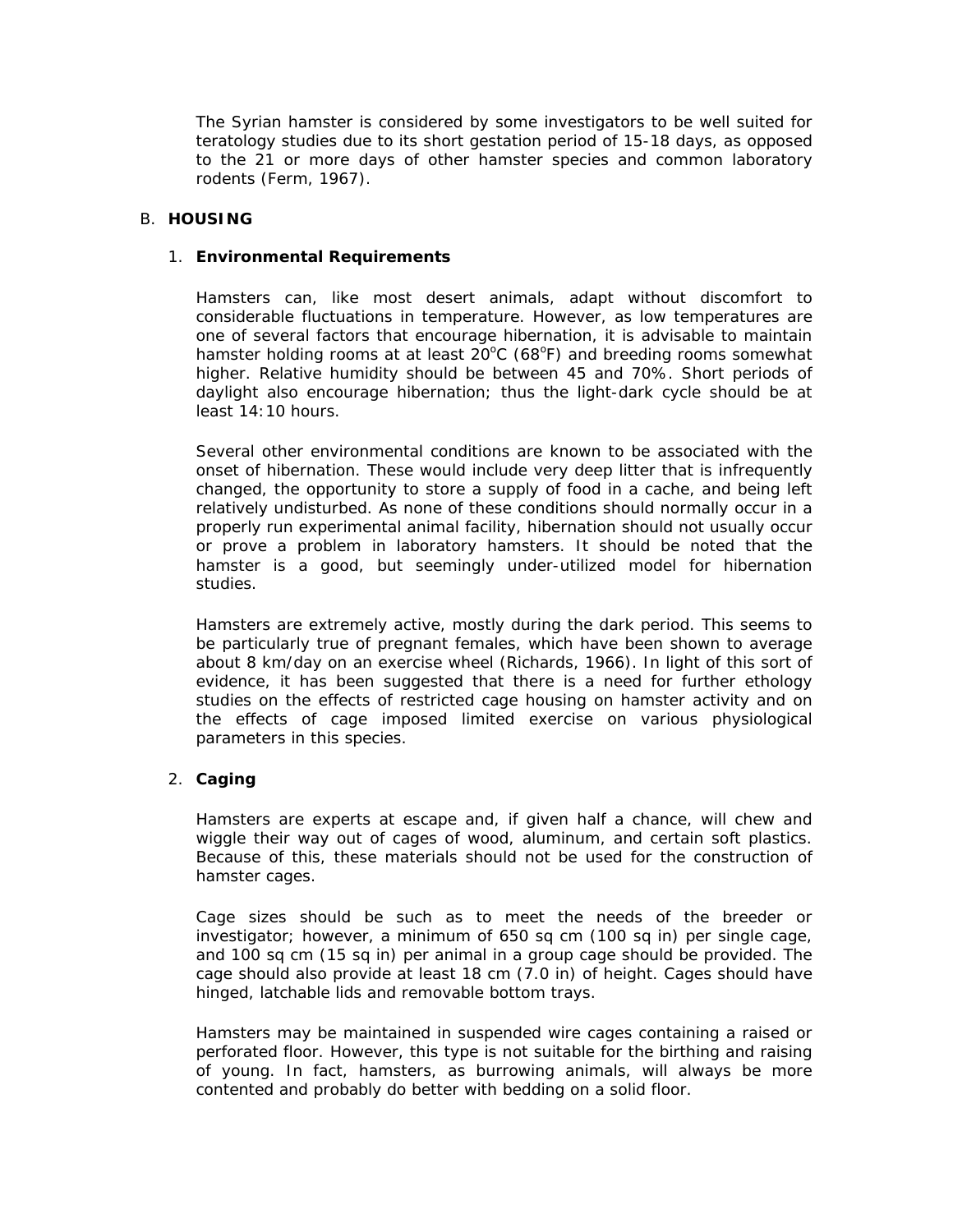Hamsters are solitary animals under natural conditions, and are usually best kept separate from each other in captivity. In a breeding colony, the female should be provided with an opaque cage, with sufficient food and bedding to allow her to litter and remain undisturbed for a period of at least one week postpartum.

Bedding should be of an appropriate absorbent material and should be nonedible. The most commonly used types of bedding are white pine wood shavings, shredded newspaper, or flax fibres. Chopped corn cobs are also satisfactory. Under most conditions, the bedding should be replaced at least once each week. The cages should be checked regularly for evidence of damage due to gnawing.

While specially designed hamster cages are available commercially, in practice it will be found that standard rat cages and mouse cages are well suited to Syrian and Chinese hamsters respectively, as long as they are made of hard plastic or metal.

# C. **BREEDING**

# 1. **Mating Systems: Estrous Cycle**

Although females reach sexual maturity at the age of about one month, it is inadvisable to mate them until they are at least six weeks of age (11 weeks for the Chinese hamster). Hand matings are preferable to harem matings because of the tendency of this species to fight when group housed and, particularly, for the females to pick on the males. Monogamous pairs, if put together at weaning and left together for life, have proven to be a useful and safe breeding system for inbred strains (Festing, 1976).

When harem mating is practised, the female should be removed prior to parturition. The harem must be observed carefully when she is returned to it, as this is when fighting most often occurs.

Hand mating requires the accurate detection of estrus so that the female can be placed in the male's cage for mating. The estrous cycle normally lasts four days, with estrus usually occurring about an hour after dusk. Ovulation occurs from eight to ten hours later and is followed by a metestrous vaginal discharge of a viscous, creamy substance; the next estrus should come three days after this is observed.

A female placed in the male's cage for mating must be observed closely, for an antagonistic female may destroy the male. Usually coitus will take place almost immediately if the female is in estrus. The female should not be left in the cage with the male. A reversed light cycle in the breeding colony will permit the adaption of the hand mating system to the regular work day and facilitate monitoring.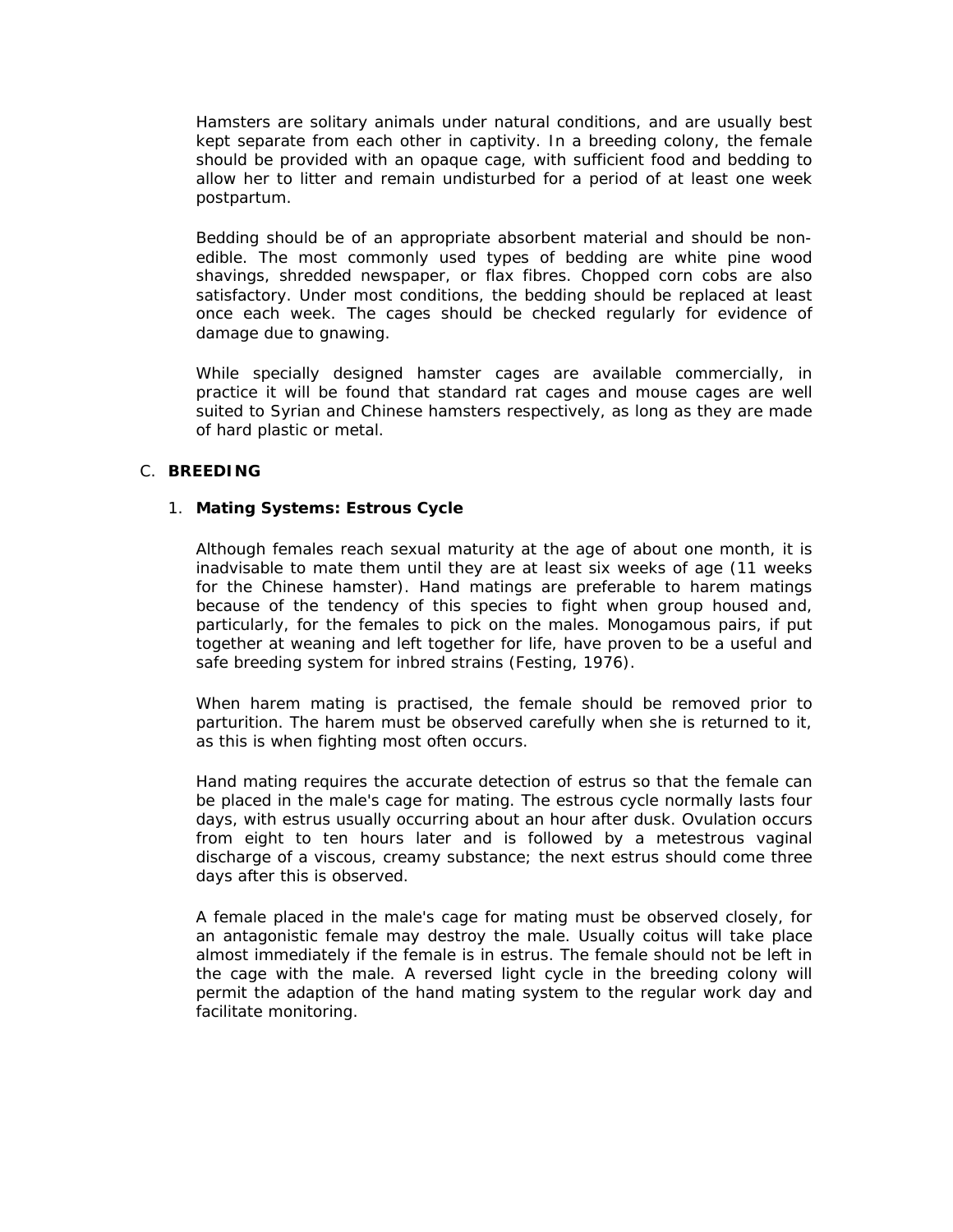# 2. **Reproduction**

Implantation takes place on the sixth day after breeding. Gestation averages 16 days in Syrian hamsters, 21 days in Chinese hamsters.

Hamsters do not have a *post-partum* estrus; however, a large percentage of females with litters will come into estrus on the second or third day after weaning.

Cannibalism occurs quite often, particularly with first litters. Hamsters, particularly those with pups, are quite sensitive to their environment and are easily disturbed by non-routine noises and activities.

Females should be housed in cages with a solid floor, as those raised on perforated floors invariably devour their young.

Young animals are weaned at about 21 days. They should then be separated on a sex basis and housed separately. The sexes can be differentiated on the ano-genital distance which, in the male, is much greater than in the female. Young animals can be maintained together until maturity, but should be carefully observed to determine if any individuals have a tendency to aggressive behavior. It may be necessary to remove such an animal to another cage.

### D. **DIET**

### 1. **Nutrient Requirements**

Detailed information on the nutritional requirements for these omnivorous rodents have not been properly determined, although commercial rations developed for other rodent species have commonly been used and appear to have been quite satisfactory.

A minimum of 16% protein may be adequate in maintenance rations for mature animals; however, a level of 24% protein or more is required to ensure proper growth and for pregnancy (Stoliker, 1981; Harkness and Wagner, 1983).

Basic rations may be supplemented with fresh fruits and vegetables. However, care must be exercised in the amount of fresh foods offered, as the animals prefer these to manufactured pellets, with the risk of a resultant imbalance in nutrient intake.

It has been reported that some fruits, particularly apples, play an important part in the hamster diet, and that the removal of these items from their diet will often result in a decrease in the implantation rate and an increase in cannibalism (Poiley, 1950).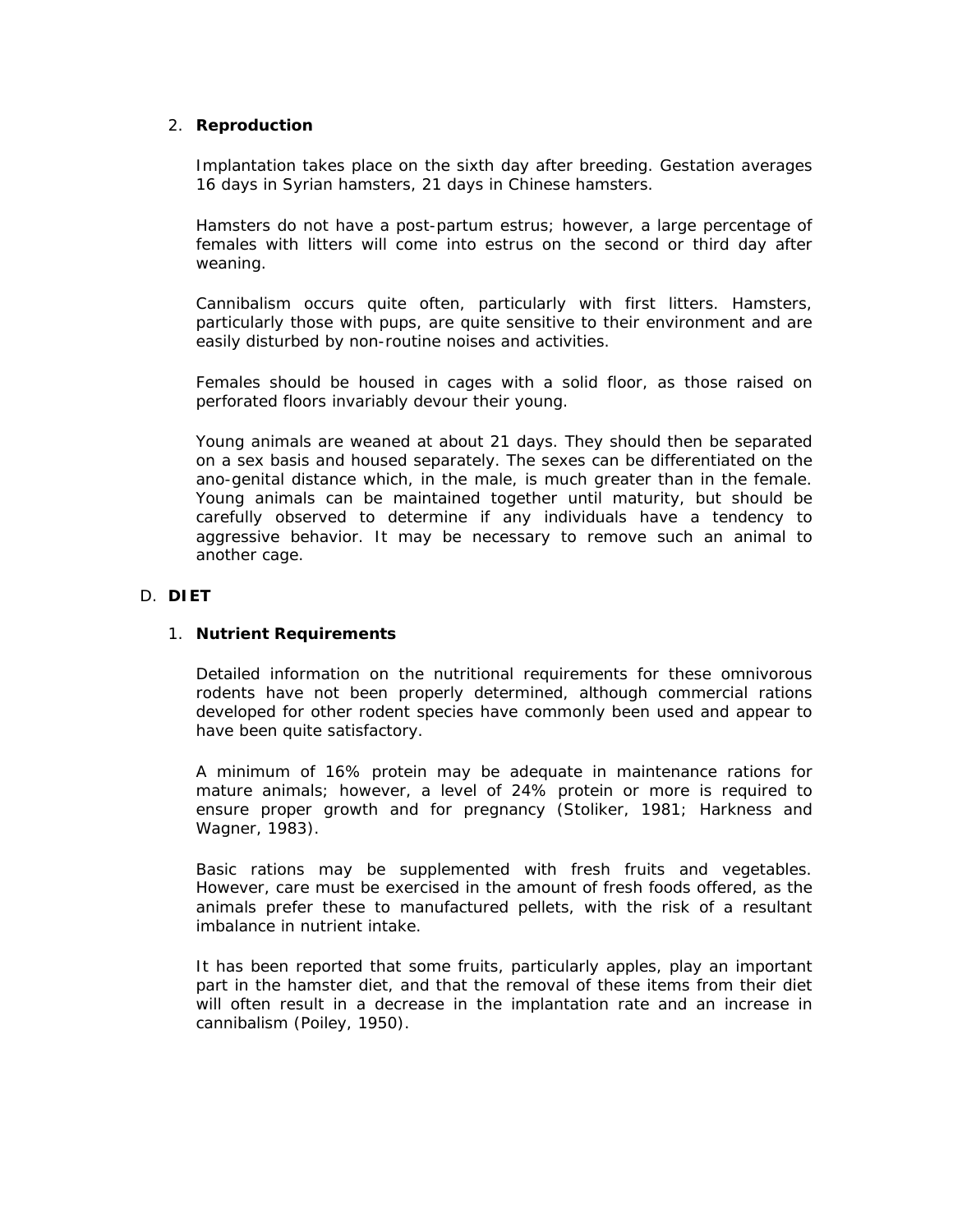# 2. **Feeding**

Fresh fruits and vegetables should be washed in a 400 ppm chlorine solution as a precaution against diseases such as tularemia (Stoliker, 1981).

Fresh pellets should be provided at least once each week and all unused portions of food should be discarded from the feed hoppers.

Fresh, potable, drinking water should be available at all times.

Food consumption of standard laboratory feeds will be from 7-15 g/day and water consumption will be up to 20 ml/day for animals on dry feeds.

### E. **HANDLING AND RESTRAINT**

Hamsters are solitary animals, with a tendency at certain times to be rather aggressive towards each other. However, they probably do not deserve their reputations for ill temper and biting; in fact, they tend to be naturally inquisitive and friendly.

When manipulations and treatments are necessary that do not involve pain, the animal can usually be picked up and restrained manually and without any difficulty.

Hamsters may be picked up in the cupped hands if they are docile and used to being handled, or by grasping as much of the loose skin as possible over the neck and shoulder region, if not used to being handled. Various other hand holds have been recommended, described, and illustrated by numerous authors (Hoffman, Robinson and Magalhaes, 1968; Stoliker, 1981; Harkness and Wagner, 1983).

It should not be necessary to use gloves when handling these animals. It is difficult to handle an animal gently and avoid hurting it when wearing gloves. Once an animal associates a gloved hand with being hurt, it will automatically attempt to bite. The warmth of a bare hand tends to calm and relax the animal.

All movements when approaching the animal should be deliberate and not sudden. Hamsters are sound sleepers and can occasionally even be picked up without awakening, however, this is not advisable, as sudden awakening during the process will startle the animal and lead to its biting.

Recommendations for chemical restraint, immobilizing agents, and anesthetics for hamsters may be found in the appropriate appendix of Volume 1 of this Guide. The anesthetic agents and methods discussed in the chapter on Gerbils, are also applicable to the hamster.

# F. **SPECIMEN COLLECTION**

Urine and feces can best be collected from small animals of this sort by using a metabolism cage. The commercially obtainable plastic metabolism cages for rats are eminently suitable for this purpose.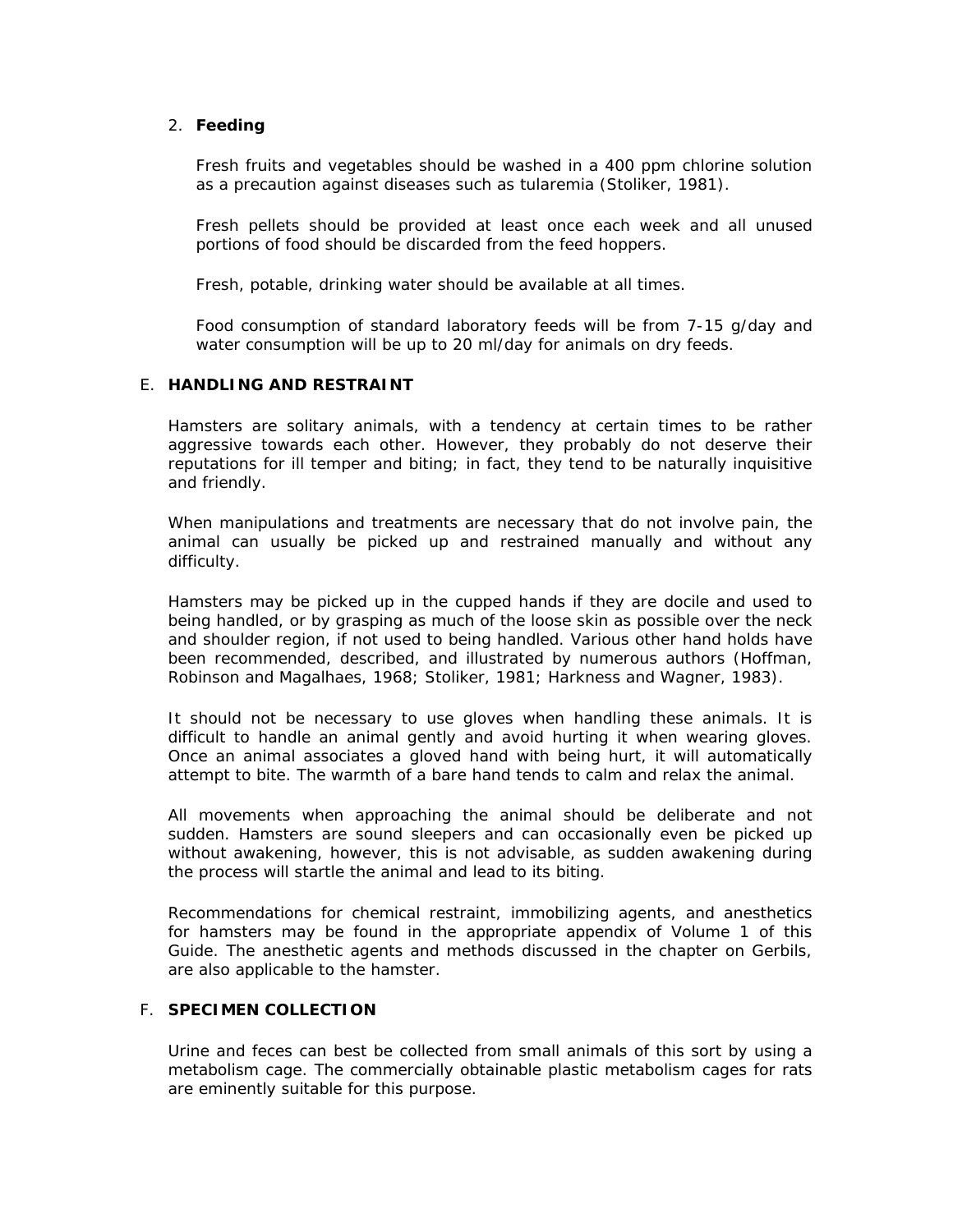For small samples of blood up to 0.5 ml, bleeding from the orbital sinus by the same procedure routinely used for mice and rats is the method of choice. A heparinized capillary pipette, with a polished tip should be used to avoid scratching the cornea. Restraint should be by anesthesia and by holding the loose skin at the back of the neck (see above). In either case, the hamster will have to be grasped in the same way, at the base of the neck and then the skin adjacent to the eye must be tightened by traction with the free index finger; this will keep the eye open and make it bulge slightly. The vessels of the opthalmic venous plexus in the angle of the eye can now be punctured with the tip of the pipette.

Withdrawing the pipette a fraction will allow the eye cavity to fill with blood and the pipette to fill by capillary action. Ocular pressure will return to normal on withdrawal of the pipette and the release of tension over the eye will stop further bleeding.

Large amounts of blood, up to 2 ml/150 g, can safely be withdrawn by cardiac puncture under general anesthesia.

# G. **HEALTH CARE**

### 1. **Infectious Diseases**

A survey of hamster diseases (Renshaw, Van Hoosier and Amend, 1975) has shown that the most common and frequently recognized disease is the one commonly referred to as "wet tail". This is an enteric disease that is also known as proliferative ileitis, or transmissible ileal hyperplasia. It is characterized by severe diarrhea and has a very high mortality rate. Lethargy, irritability, anorexia, emaciation and finally death, is the usual course. Death usually occurs in from 48 hours to one week after the initial onset of the signs (Renshaw, Van Hoosier and Amend, 1975).

Although the cause is still not determined with certainty, some workers (Fisk, Wagner and Owens, 1978) suggest that *Escherichia coli* may be responsible for this condition. E. coli is almost certainly involved in the enteritis component of the disease, while a *Campylobacter*-like intracellular bacteria may be involved in producing the hyperplastic lesions (Harkness and Wagner, 1983). The onset of "wet tail" may be predisposed by the stresses of confinement and of weaning and the infection is probably latent in many colonies. It has been noticed that nursing mothers usually show no evidence of the disease and the mortality is highest amongst nursing or newly-weaned animals three to eight weeks of age.

Treatment of outbreaks of "wet tail" is usually not successful and should only be attempted as a last resort, or where the animals are of particular value. In such cases, tetracycline in the drinking water at 400 mg/L, for 10 days, may help. Prevention will prove to be much more rewarding than treatment. Maintenance of a high level of hygiene in the colony, the avoidance of stress, particularly to weanlings, and the constant genetic selection for resistance should be routinely practised in all colonies. In situations where there has been an outbreak, or where animals of an unknown (suspect) background must be introduced, it is advisable to make use of cage filter covers. In such situations, preventive treatments have also been suggested, using either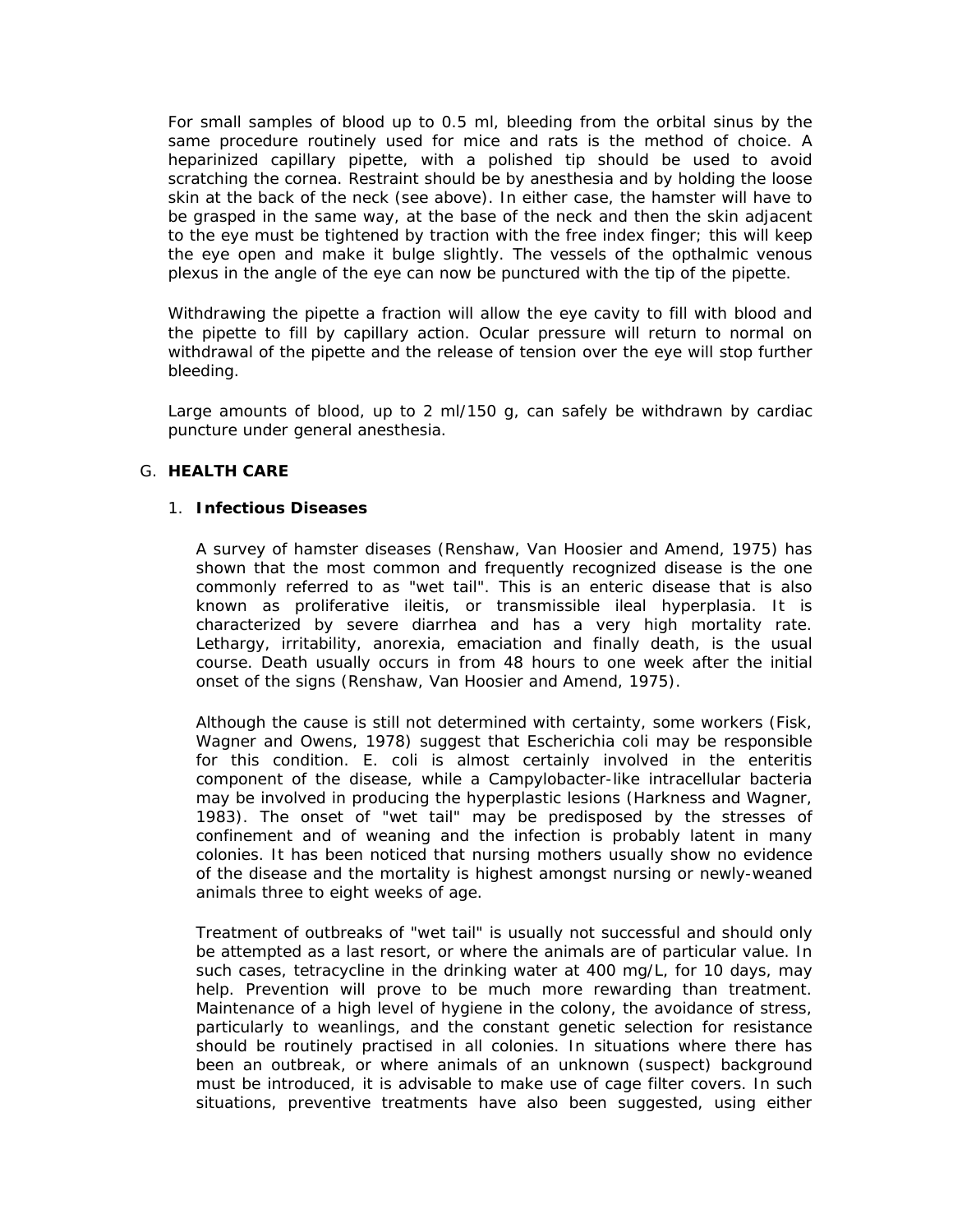tetracycline (as above) or dimetridazole at 500 mg/L for 10 days (Tafts, 1976).

Pneumonia is seen periodically in hamster colonies and is considered to be second in importance to "wet tail" (Renshaw, Van Hoosier and Amend, 1975).

An epizootic disease with an acute course and death, caused by *Salmonella enteritidis* or *S. typhimurium* is occasionally observed in hamsters. Enteric signs do not dominate the clinical picture in this condition, however, and the outstanding lesion is a septic, partially occluding, *phlebothrombosis in the lungs*. Necrotizing foci are frequently seen in the liver and spleen.

Tyzzer's disease has been reported in a colony of Syrian hamsters (Zook, Huang and Rhorer, 1977).

Viruses reported to infect hamsters include:

- a. The lymphocytic choriomeningitis virus which may give rise to clinical disease in humans.
- b. The Sendai virus which may produce a pneumonia in suckling hamsters.
- c. Pneumonia virus of mice.
- d. Simian virus-5.
- e. Reovirus type 3.
- f. Polyoma virus.

Despite the above imposing array of pathogens, the hamster is itself a hardy and usually healthy animal. However, because of the numerous viral and bacterial pathogens that it may harbour, often without evidence of clinical disease, it is particularly important that hamsters be housed in rooms separate from other laboratory rodents.

#### 2. **Parasitic Diseases**

Helminth infections include *Hymenolepis nana* (a dwarf tapeworm), *H. diminuta* and the nematode pinworm parasites *Syphacia obvelata* and *Aspiculuris tetraptera*. Controlling helminth infestations is largely a matter of eliminating their intermediate hosts: insects, arthropods and, indirectly, wild rodents in the case of Hymenolepis spp. Standards of hygiene must be implemented that will eliminate direct transmission; all animals at risk should be treated with an appropriate anthelminthic in the feed (Harkness and Wagner, 1983). Treatment of pinworms is relatively ineffective, as is control (Harkness and Wagner, 1983), although numerous drugs and systems have been recommended with some claims of success (Owen and Turnton, 1979; Taffs, 1976).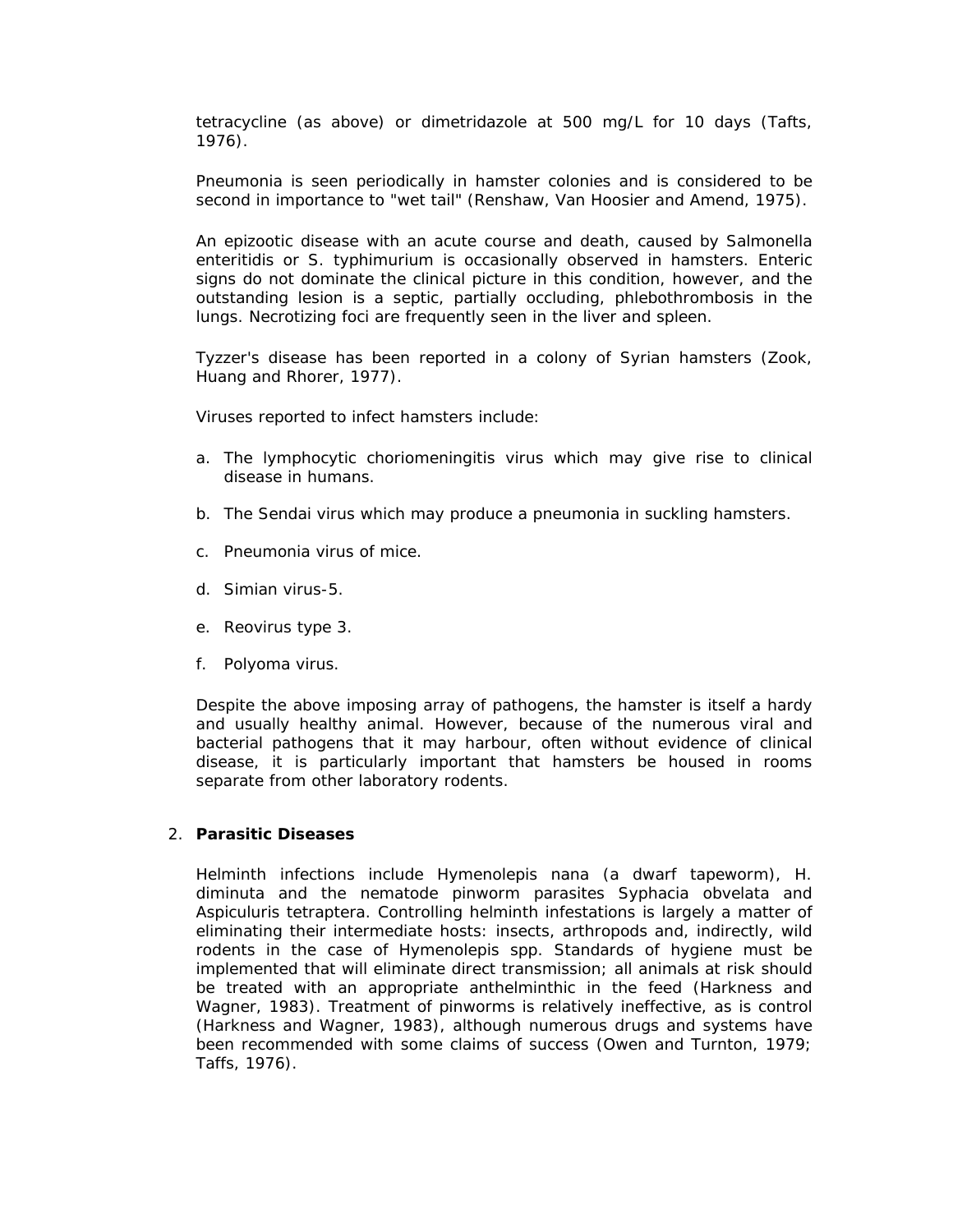Arthropod infestations resulting in an alopecia and dermatitis often extending over the entire back may be due to *Demodex criceti* or *Demodex aurati*. Mite infestations are commonest in older animals and have been associated (possibly fortuitously) with chronic, renal disease in hamsters. It is difficult to completely rid a colony of demodex mites; however, 24-72 hour exposure to dichlorvos (vapona strip), repeated at 10 day intervals, three or four times, will usually provide effective control. It should be noted that cholinesterase is inhibited by dichlorvos.

Protozoa infections of the intestinal tract due to *Trichomonas* sp., *Giardia* sp. and *Hexamita* sp. have been observed, although clinical signs of disease are rare and usually restricted to weanlings.

### 3. **Miscellaneous Health Problems**

Spontaneous hemorrhagic necrosis is a fatal disease affecting fetal hamsters and causing necrosis of the brain stem, cerebrum and spinal cord, with grossly detectable intracranial hemorrhages. Affected young that are born at term will usually be cannibalized. The disease has interfered with the value of certain hamsters for teratology testing and with commercial production. Studies have indicated this to be a metabolic disease which can be reversed and possibly totally prevented by Vitamin E supplementation during pregnancy and lactation (Keeler and Young, 1979).

The incidence of spontaneous neoplasia is relatively high in certain strains of Syrian hamsters, particularly in animals over two years of age. Hamsters are particularly susceptible to induced tumors and their evertible cheek pouches are a favourite site for both induction and transplantation studies.

Hereditary cardiomyopathy, transmitted by an autosomal recessive gene, is occasionally observed in inbred hamsters. Myopathy and death from cardiac necrosis occurs in a high percentage of animals so affected, at about 120 days.

# 4. **Antibiotic Sensitivity**

Gastrogenic diarrhea results from use of antibiotics, such as penicillin, that act against Gram positive intestinal bacteria (Stoliker, 1981). Antibiotic toxicity is of very real concern in this species, with penicillin, Iincomycin and erythromycin being regarded as toxic to varying degrees and contraindicated in the treatment of infectious (bacterial) diseases in the hamster. Tetracycline has also been reported as causing a fatal enterotoxemia at 50 mg/kg s.c., unless sulfaguanidine was administered simultaneously (Harkness and Wagner, 1983).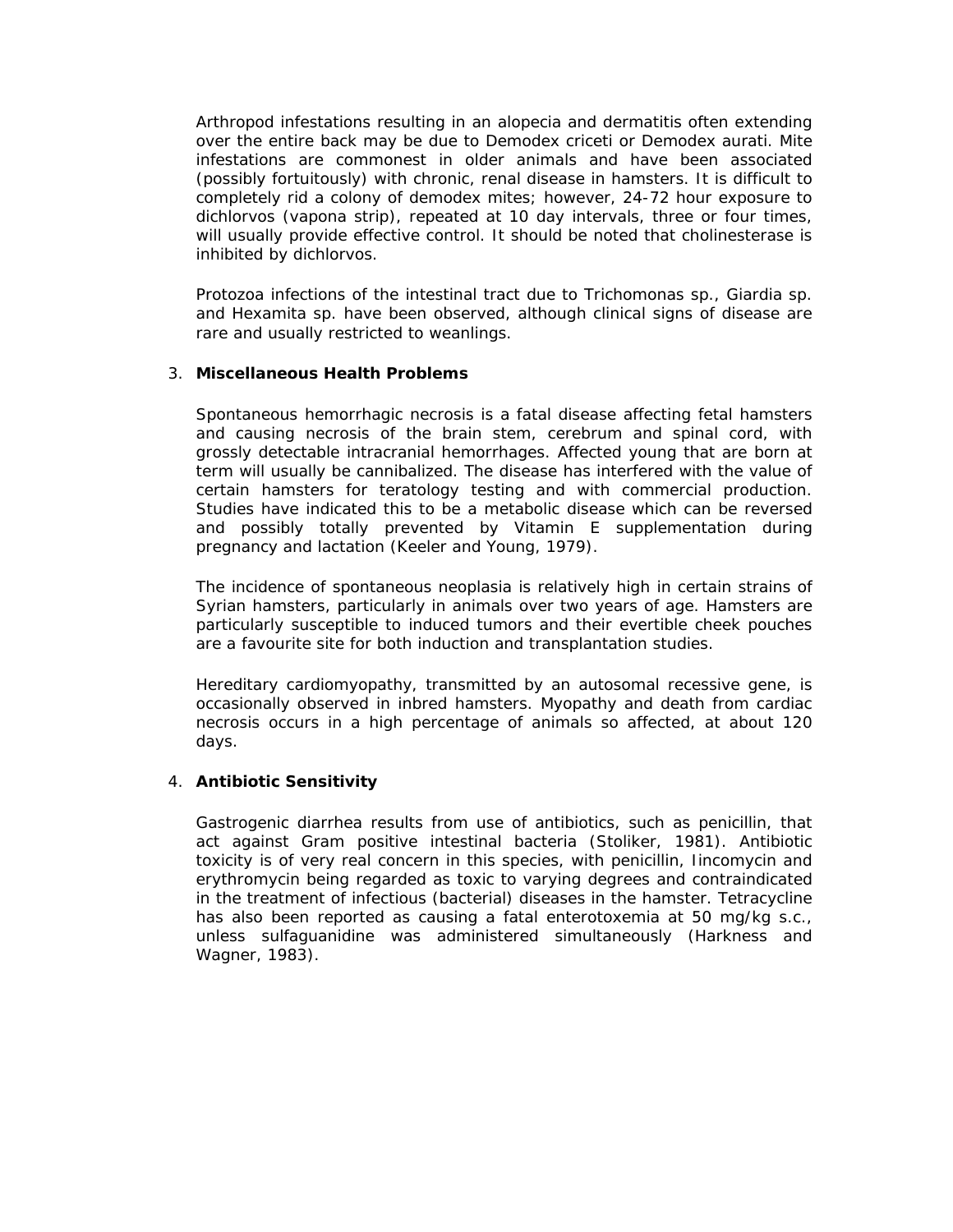#### **REFERENCES**

ALDER, S. Origin of the golden hamster (*Cricetus auratus*) as a laboratory animal. Nature 1948; 162: 256.

BUTLER, L. The inheritance of diabetes in the Chinese hamster. Diabetologia 1967; 3: 124.

FERM, V.H. The use of the golden hamster in experimental teratology. Lab. Anim. Care 1967; 17: 452.

FESTING, M.F.W. Hamsters. In: The UFAW Handbook on the Care and Management of Laboratory Animals (5th Ed.). Churchill Livingston, London UK, 1976: 248-262.

FISK, G.S., WAGNER, J.E. and OWENS, D.R. Entero-pathogenicity of *Escherichia coli* isolated from hamsters (*Mesocricetus auratus*) with hamster enteritis. Infect. Immun. 1978; 20: 319.

HARKNESS, J.E. and WAGNER, J.E. The biology and medicine of rabbits and rodents (2nd Ed.). Lea and Febiger, Philadelphia PA, 1983.

HOFFMAN, R.A., ROBINSON, P.E. and MAGALHAES, H. (eds.). The golden hamster; its biology and use in medical research. Iowa State University Press, Ames IA, 1968.

JUSZKIEWICZ, T. and STEFANIAK, B. Some normal values for blood and organs in the golden hamster. Vet. Rec. 1969; 85: 501. KEELER, R.F. and YOUNG, S. Role of Vitamin E in the etiology of spontaneous hemorrhagic necrosis of the central nervous system of fetal hamsters. Teratology 1979; 20: 127.

OWEN, D. and TURTON, J.A. Eradication of the pinworm *Syphacia obvelata* from an animal unit by anthelmintic therapy. Lab. Anim. 1979; 13: 115.

POILEY, S.M. Breeding and care of the Syrian hamster. In: The Care and Breeding of Laboratory Animals (E.J. Farris, ed.). John Wiley & Sons Inc., New York NY, 1950: 18-152.

RENSHAW, H.W., VAN HOOSIER, G.L. and AMEND, N.K. A survey of naturally occurring diseases of the Syrian hamster. Lab. Anim. 1975; 9: 179.

RICHARDS, M.P.M. Activity measured by running wheels and observation during the oestrous cycle, pregnancy and pseudo-pregnancy in the golden hamster. Anim. Behav. 1966; 14: 450.

STOLIKER, H.E. The golden hamster. Comp. Contin. Educ. Pract. Vet. 1981; 3: 145.

STREILEIN, W.W. *et al.* (eds). Hamster immune responses in infectious and oncologic diseases. In: Advances in Experimental Medicine and Biology, Vol. 134. Plenum Press, New York NY, 1981.

TAFFS, L.F. Pinworm infections in laboratory rodents: A review. Lab. Anim. 1976; 10: 1.